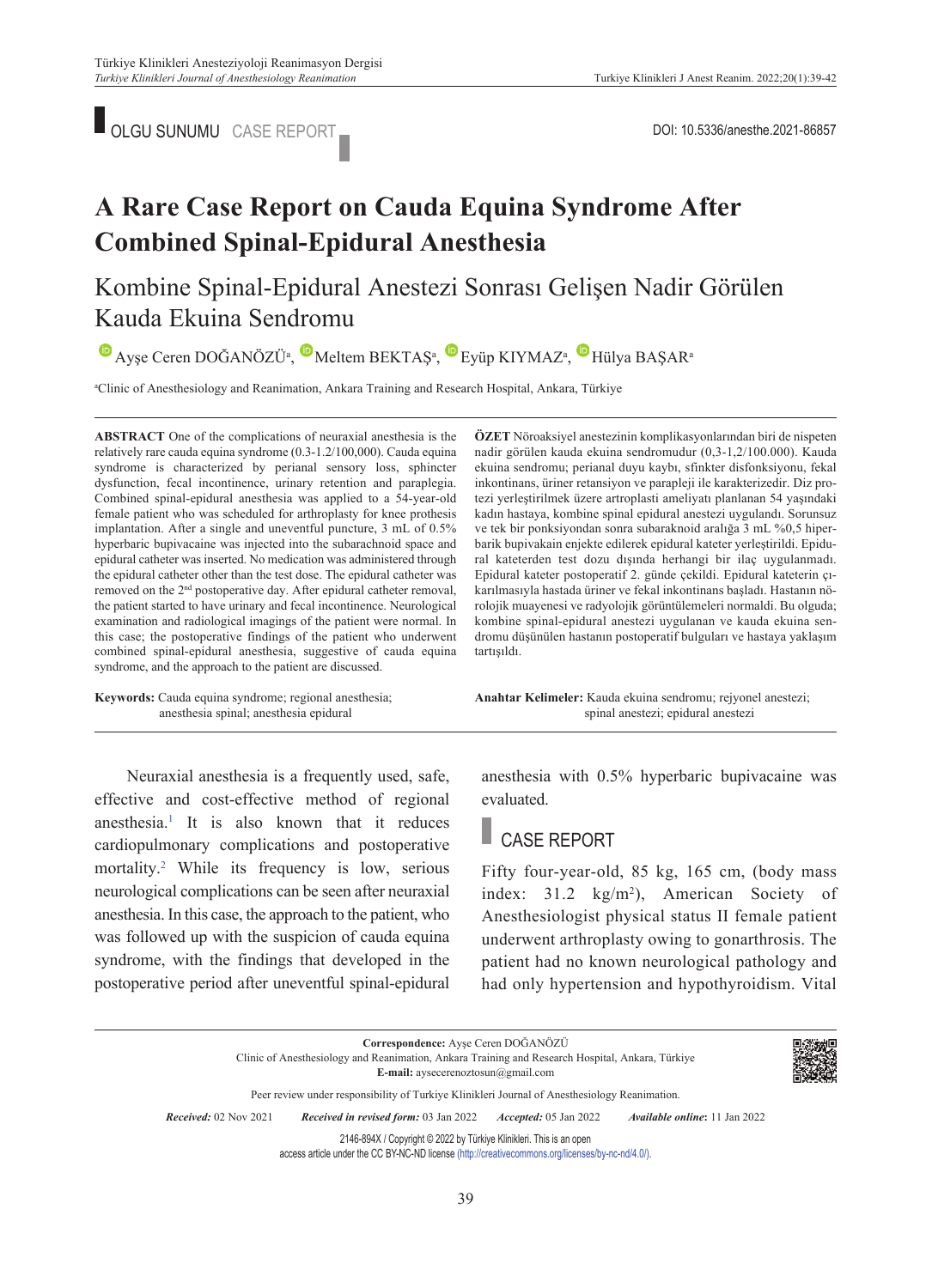signs, family and medical history, physical examination, and laboratory tests were unremarkable.

Electrocardiogram, pulse oximetry and noninvasive blood pressure monitoring were performed. Sedation was administired with 1 mg midazolam and 50 mcg fentanyl, and preparations were made for combined spinal-epidural anesthesia in sitting position. Prior to the procedure, the lumbar area was disinfected with 10% povidone iodine.

The procedure was performed with a single puncture using 18-gauge epidural needle from the L3-L4 interspace, afterward the subarachnoid space was accessed with the 27-gauge spinal needle of the combined set and 3 mL of 0.5% hyperbaric bupivacaine was injected to intratecal area without aspiration of blood. Then, the spinal needle was removed and the epidural catheter was smootly inserted 5 cm from the epidural needle into the epidural space. The catheter was fixed at 11 cm and the patient was placed in a supine position. Sensory and motor block examination was performed. The level of dermatome block was determined as T10 and the surgery was started. The operation was completed uneventfully and the surgical time was 180 minutes. During the intraoperative period, no medication was administered to the patient through the epidural catheter. At the end of the operation, the sensory and motor block began to gradually disappear. After the operation, 3 mL of prilocaine was administered through the epidural catheter as a test dose. No evidence of catheter misplacement was seen after test dose. Then the patient was sent to the service after being observed for a while.

Two hours after the end of the operation, the patient's sensory and motor block completely disappeared and there were no neurological findings. Epidural patient-controlled analgesia (PCA) was planned for postoperative analgesia, but it was learned that the patient did not use the PCA device. On postoperative day 2, epidural catheter was removed. On the same day, the patient had suprapubic pain with overflow urinary incontinence and fecal incontinence. Physical and neurological examination of the patient was normal. There were no sensory and motor deficit in the lower extremities and no perianal hypoesthesia. Her vibration sense was normal and anal reflex was positive. The patient was consulted to neurology, neurosurgery and urology clinics. Cervical, thoracic, lumbar magnetic resonance imaging (MRI) and computed tomography, as well as brain MRI and electromyography (EMG) examinations were performed. All the radiological imaging and blood tests were within normal limits. Complete urine analysis and urine culture were unremarkable. With recommendation of the neurology clinic, methylprednisolone 60 mg and tolterodine 4 mg were administered on postoperative day 6. On postoperative day 8, her fecal incontinence completely regressed, but her overflow urinary incontinence persisted. Clean intermittent catheterization (CIC) was started at the recommendation of the urology clinic on the postoperative day 10. Methylprednisolone treatment was continued for ten days. On the postoperative day 20, urodynamics was performed and secondary nerve damage was considered. It was planned to continue CIC. On postoperative day 21, the patient was discharged with the recommendation of EMG control in 1 month. Second EMG results were also normal. The CIC was terminated approximately 90 days after discharge. It was planned to continue to follow-up the patient, whose anticholinergic treatment was arranged by the urology clinic.

The patient gave permission for these features of the case to be published, informed consent was obtained and the patient's identity was preserved.

## **DISCUSSION**

Although rare, neuraxial anesthesia has many known severe complications. The incidence of permanent neurological damage due to neuraxial anesthesia is difficult to determine, and its frequency has been reported as  $0.3$  to  $1.2$  $1.2$  per  $100,000$ <sup>2</sup> Cauda equina syndrome is characterized by varying degrees of anesthesia or hypoesthesia in the perianal region, sphincter dysfunction, fecal incontinence, urinary retention, and paraplegia.<sup>3</sup> This damage to nerve roots following neuraxial blockade may occur as a result of compression, inflammation, stretching due to abnormal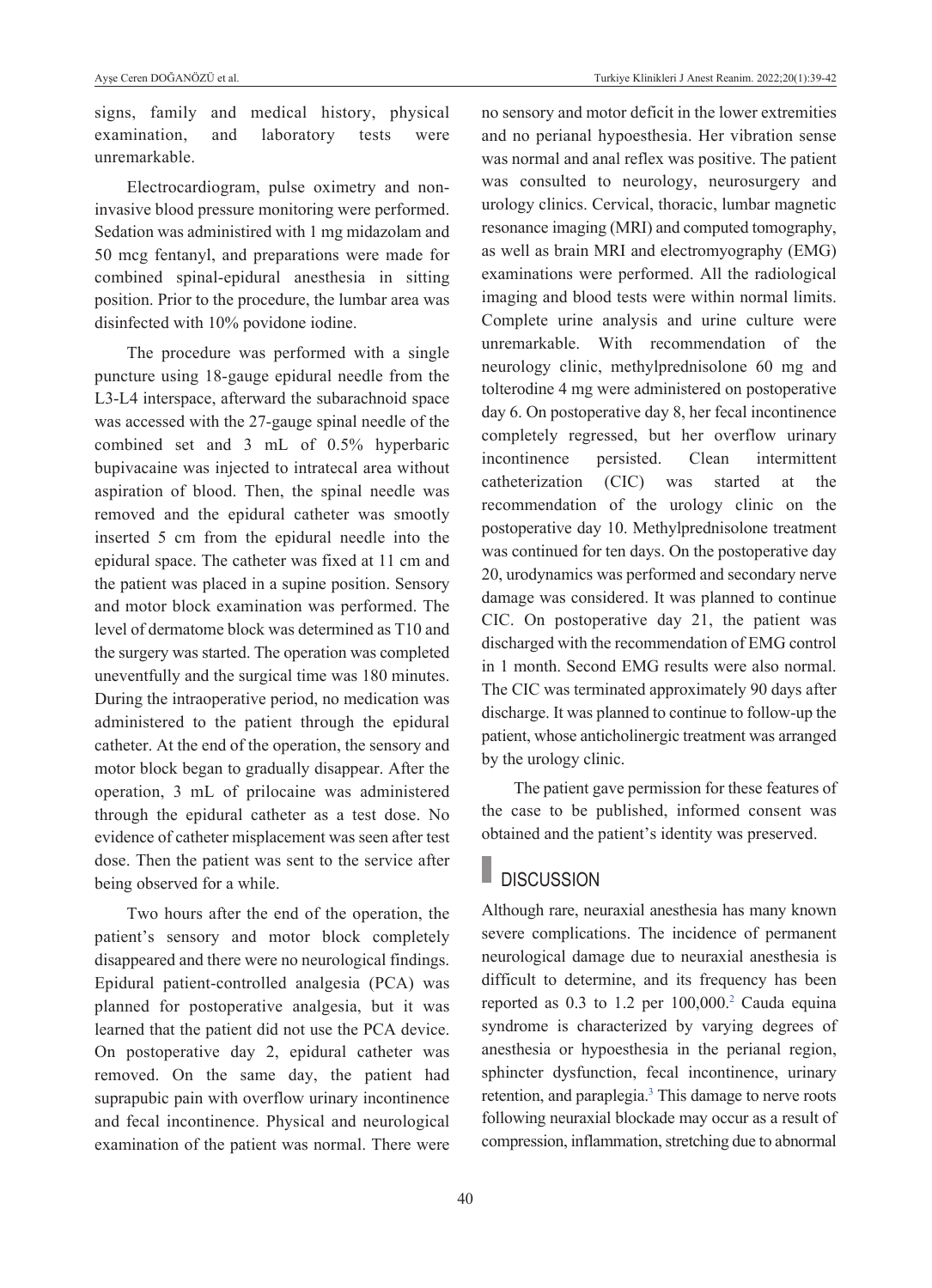position (mostly in the lithotomy position), direct or indirect trauma, and spinal ischemia or neurotoxicity of local anesthetics[.4](#page-3-0)

In our case, it was thought that spinal or epidural hematoma might have developed, since the symptoms started immediately after removal of the epidural catheter. However, there was no evidence of hematoma, abscess or spinal stenosis that would lead to compression in the MRI examinations of the patient. Also, arachnoiditis might be considered in the differential diagnosis of cauda equina syndrome. Clinically, neurological symptoms are accompanied by pain, and can be diagnosed radiologically.<sup>5</sup> However, regarding this case, no appearance of arachnoiditis was detected in radiological examinations.

Even though, cauda equina syndrome was considered in terms of the diagnosis, given the course of the patient's symptoms, it was concluded that there was not enough data to make such diagnosis. The absence of any other symptoms in addition to bladder dysfunction and fecal incontinence in the patient's clinical course considered partial S2-S4 involvement. Presence of urinary and/or anal sphincter dysfunction is considered essential in the diagnosis of cauda equina syndrome[.6,7](#page-3-0) General opinion about cauda equina syndrome is that symptoms occur with the onset of urinary and/or anal function disorders.<sup>7-9</sup> Therefore, cauda equina syndrome could not be excluded for this case.

We thought that neurotoxicity might be the condition that could explain etiology of this case. Several studies suggest that neurological complications are most commonly associated with intrathecal lidocaine, and lidocaine is a local anesthetic that is generally considered responsible for neurotoxicity[.10](#page-3-0) Furthermore, even though laboratory findings suggest that lidocaine,

mepivacaine, and ropivacaine may have greater neurotoxicity potential than bupivacaine, a few cases of cauda equina syndrome associated with intrathecal hyperbaric bupivacaine injection have also been reported[.11,12](#page-3-0)

In conclusion, with this case report, it was aimed to emphasize that neurological complications may develop even in a single-shot and uneventfully spinalepidural anesthesia using a routine dose of 0.5% hyperbaric bupivacaine in a patient who did not have any previous spinal pathology. Even though the cause of this complication is not clear, it may be due to the combination of spinal needle and/or epidural catheterization or the neurotoxic properties of hyperbaric bupivacaine. Early detection of complications that may occur after neuraxial anesthesia, differential diagnosis, performing necessary examinations, evaluating and arranging treatment with related clinics are important to minimize the risk of causing permanent damage.

### *Source of Finance*

*During this study, no financial or spiritual support was received neither from any pharmaceutical company that has a direct connection with the research subject, nor from a company that provides or produces medical instruments and materials which may negatively affect the evaluation process of this study.* 

### *Conflict of Interest*

*No conflicts of interest between the authors and / or family members of the scientific and medical committee members or members of the potential conflicts of interest, counseling, expertise, working conditions, share holding and similar situations in any firm.* 

#### *Authorship Contributions*

*Idea/Concept: Meltem Bektaş; Design: Ayşe Ceren Doğanözü; Control/Supervision: Hülya Başar; Data Collection and/or Processing: Eyüp Kıymaz; Writing the Article: Ayşe Ceren Doğanözü; Critical Review: Hülya Başar.*